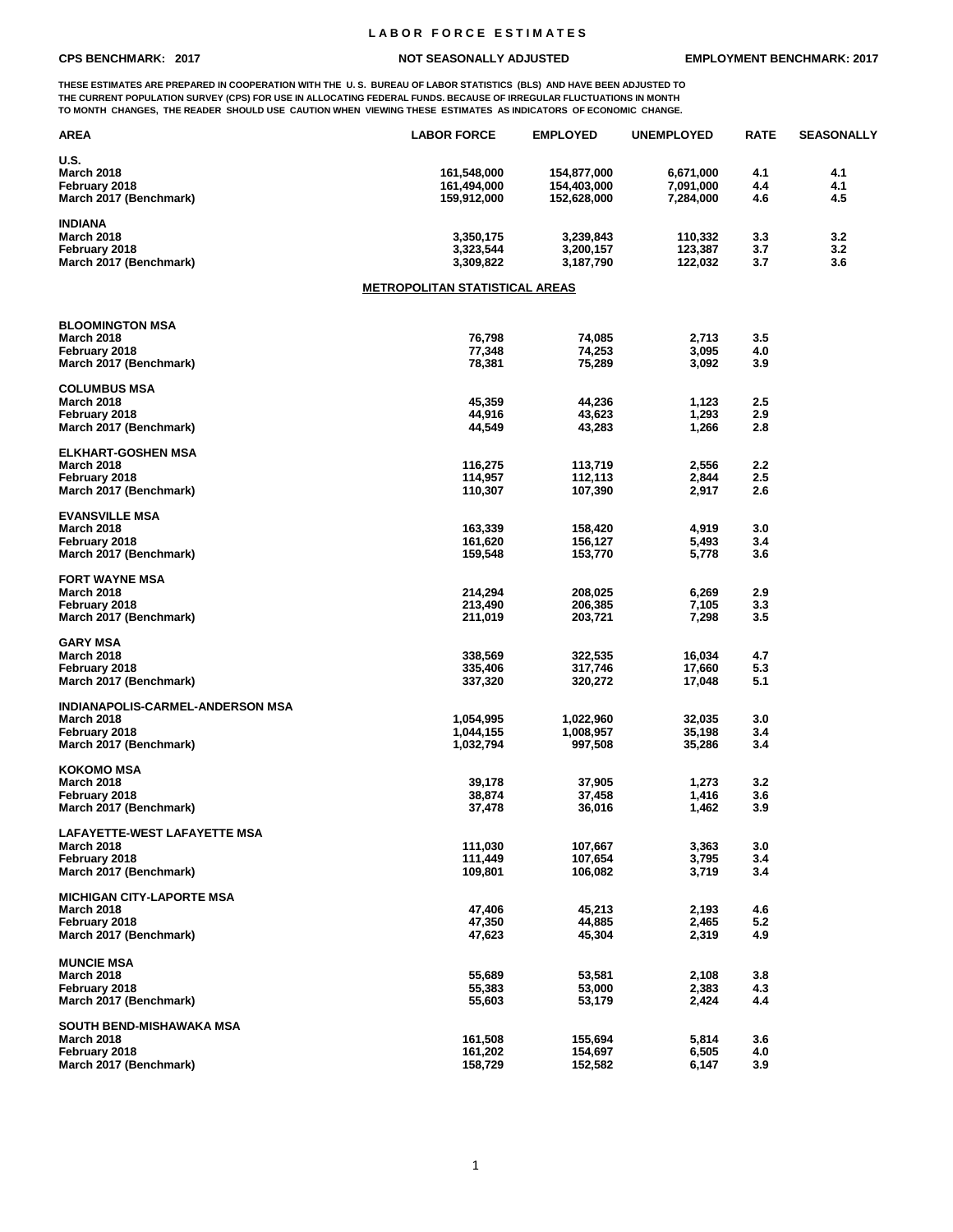| <b>AREA</b>                                     | <b>LABOR FORCE</b> | <b>EMPLOYED</b> | <b>UNEMPLOYED</b> | <b>RATE</b> |
|-------------------------------------------------|--------------------|-----------------|-------------------|-------------|
| <b>TERRE HAUTE MSA</b>                          |                    |                 |                   |             |
| <b>March 2018</b>                               | 77,058             | 73,818          | 3,240             | 4.2         |
| February 2018                                   | 76,517             | 72,760          | 3,757             | 4.9         |
| March 2017 (Benchmark)                          | 76,630             | 73,189          | 3,441             | 4.5         |
|                                                 | <b>COUNTIES</b>    |                 |                   |             |
| <b>ADAMS</b>                                    |                    |                 |                   |             |
| <b>March 2018</b>                               | 17,286             | 16,858          | 428               | 2.5         |
| February 2018                                   | 17,117             | 16,639          | 478               | 2.8         |
| March 2017 (Benchmark)                          | 17,144             | 16,652          | 492               | 2.9         |
| <b>ALLEN (FORT WAYNE MSA)</b>                   |                    |                 |                   |             |
| <b>March 2018</b>                               | 182,597            | 177,202         | 5,395             | 3.0         |
| February 2018                                   | 181,956            | 175,850         | 6,106             | 3.4         |
| March 2017 (Benchmark)                          | 179,817            | 173,471         | 6,346             | 3.5         |
| <b>BARTHOLOMEW (COLUMBUS MSA)</b>               |                    |                 |                   |             |
| <b>March 2018</b>                               | 45,359             | 44,236          | 1,123             | 2.5         |
| February 2018                                   | 44,916             | 43,623          | 1,293             | 2.9         |
| March 2017 (Benchmark)                          | 44,549             | 43,283          | 1,266             | 2.8         |
| <b>BENTON (LAFAYETTE-WEST LAFAYETTE MSA)</b>    |                    |                 |                   |             |
| <b>March 2018</b>                               | 4,591              | 4,434           | 157               | 3.4         |
| February 2018                                   | 4,564              | 4,399           | 165               | 3.6         |
| March 2017 (Benchmark)                          | 4,577              | 4,408           | 169               | 3.7         |
| <b>BLACKFORD</b>                                |                    |                 |                   |             |
| <b>March 2018</b>                               | 5,379              | 5,183           | 196               | 3.6         |
| February 2018                                   | 5,336              | 5,093           | 243               | 4.6         |
| March 2017 (Benchmark)                          | 5,383              | 5,147           | 236               | 4.4         |
| <b>BOONE (INDIANAPOLIS-CARMEL-ANDERSON MSA)</b> |                    |                 |                   |             |
| <b>March 2018</b>                               | 35,440             | 34,553          | 887               | 2.5         |
| February 2018                                   | 35,080             | 34,079          | 1,001             | 2.9         |
| March 2017 (Benchmark)                          | 34,750             | 33,754          | 996               | 2.9         |
| <b>BROWN (INDIANAPOLIS-CARMEL-ANDERSON MSA)</b> |                    |                 |                   |             |
| <b>March 2018</b>                               | 7,655              | 7,422           | 233               | 3.0         |
| February 2018<br>March 2017 (Benchmark)         | 7,626<br>7,529     | 7,340<br>7,254  | 286<br>275        | 3.8<br>3.7  |
|                                                 |                    |                 |                   |             |
| <b>CARROLL (LAFAYETTE-WEST LAFAYETTE MSA)</b>   |                    |                 |                   |             |
| <b>March 2018</b><br>February 2018              | 10,220<br>10,239   | 9,884<br>9,850  | 336<br>389        | 3.3<br>3.8  |
| March 2017 (Benchmark)                          | 10,168             | 9,793           | 375               | 3.7         |
| <b>CASS</b>                                     |                    |                 |                   |             |
| <b>March 2018</b>                               | 17,887             | 17,190          | 697               | 3.9         |
| February 2018                                   | 17,745             | 16,970          | 775               | 4.4         |
| March 2017 (Benchmark)                          | 18,016             | 17,274          | 742               | 4.1         |
| <b>CLARK (LOUISVILLE MSA)</b>                   |                    |                 |                   |             |
| <b>March 2018</b>                               | 61,163             | 59,248          | 1,915             | 3.1         |
| February 2018                                   | 60,640             | 58,508          | 2,132             | 3.5         |
| March 2017 (Benchmark)                          | 60,241             | 58,123          | 2,118             | 3.5         |
| <b>CLAY (TERRE HAUTE MSA)</b>                   |                    |                 |                   |             |
| <b>March 2018</b>                               | 12,288             | 11,848          | 440               | 3.6         |
| February 2018                                   | 12,183             | 11,677          | 506               | 4.2         |
| March 2017 (Benchmark)                          | 12,245             | 11,756          | 489               | 4.0         |
| <b>CLINTON</b>                                  |                    |                 |                   |             |
| <b>March 2018</b>                               | 16,725             | 16,254          | 471               | 2.8         |
| February 2018                                   | 16,696             | 16,132          | 564               | 3.4         |
| March 2017 (Benchmark)                          | 16,885             | 16,346          | 539               | 3.2         |
| <b>CRAWFORD</b>                                 |                    |                 |                   |             |
| <b>March 2018</b>                               | 4,884              | 4,649           | 235               | 4.8         |
| February 2018<br>March 2017 (Benchmark)         | 4,849<br>4,943     | 4,581<br>4,697  | 268<br>246        | 5.5<br>5.0  |
| <b>DAVIESS</b>                                  |                    |                 |                   |             |
| <b>March 2018</b>                               | 15,952             | 15,544          | 408               | 2.6         |
| February 2018                                   | 15,762             | 15,287          | 475               | 3.0         |
| March 2017 (Benchmark)                          | 15,947             | 15,493          | 454               | 2.8         |
| <b>DEARBORN (CINCINNATI MSA)</b>                |                    |                 |                   |             |
| <b>March 2018</b>                               | 25,669             | 24,733          | 936               | 3.6         |
| February 2018                                   | 25,466             | 24,414          | 1,052             | 4.1         |
| March 2017 (Benchmark)                          | 25,464             | 24,448          | 1,016             | 4.0         |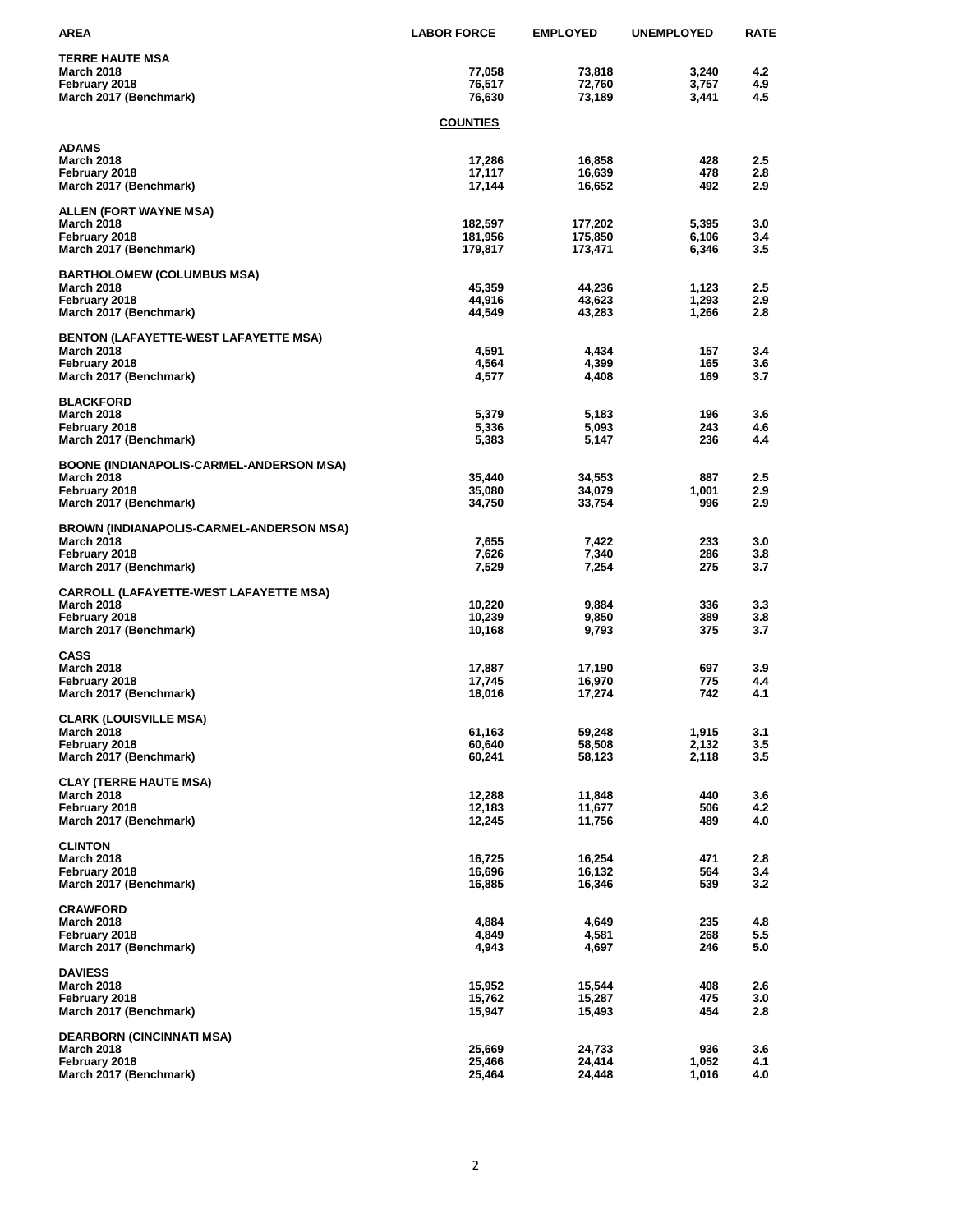| <b>AREA</b>                                              | <b>LABOR FORCE</b> | <b>EMPLOYED</b>    | <b>UNEMPLOYED</b> | <b>RATE</b> |
|----------------------------------------------------------|--------------------|--------------------|-------------------|-------------|
| <b>DECATUR</b>                                           |                    |                    |                   |             |
| <b>March 2018</b>                                        | 14,618             | 14,178             | 440               | 3.0         |
| February 2018                                            | 14,488             | 13,988             | 500               | 3.5         |
| March 2017 (Benchmark)                                   | 14,652             | 14,184             | 468               | 3.2         |
| <b>DEKALB</b>                                            |                    |                    |                   |             |
| <b>March 2018</b>                                        | 22,302             | 21,737             | 565               | 2.5         |
| February 2018<br>March 2017 (Benchmark)                  | 22,118<br>22,137   | 21,482<br>21,449   | 636<br>688        | 2.9<br>3.1  |
|                                                          |                    |                    |                   |             |
| <b>DELAWARE (MUNCIE MSA)</b>                             |                    |                    |                   |             |
| <b>March 2018</b>                                        | 55,689             | 53,581             | 2,108             | 3.8         |
| February 2018<br>March 2017 (Benchmark)                  | 55,383<br>55,603   | 53,000<br>53,179   | 2,383<br>2,424    | 4.3<br>4.4  |
|                                                          |                    |                    |                   |             |
| <b>DUBOIS</b>                                            |                    |                    |                   |             |
| <b>March 2018</b><br>February 2018                       | 23,087<br>22,843   | 22,561<br>22,238   | 526<br>605        | 2.3<br>2.6  |
| March 2017 (Benchmark)                                   | 23,085             | 22,465             | 620               | 2.7         |
|                                                          |                    |                    |                   |             |
| <b>ELKHART (ELKHART-GOSHEN MSA)</b><br><b>March 2018</b> | 116,275            |                    |                   |             |
| February 2018                                            | 114,957            | 113,719<br>112,113 | 2,556<br>2,844    | 2.2<br>2.5  |
| March 2017 (Benchmark)                                   | 110,307            | 107,390            | 2,917             | 2.6         |
|                                                          |                    |                    |                   |             |
| <b>FAYETTE</b><br><b>March 2018</b>                      |                    |                    | 394               | 4.4         |
| February 2018                                            | 8,875<br>8,842     | 8,481<br>8,403     | 439               | 5.0         |
| March 2017 (Benchmark)                                   | 9,101              | 8,633              | 468               | 5.1         |
|                                                          |                    |                    |                   |             |
| <b>FLOYD (LOUISVILLE MSA)</b><br><b>March 2018</b>       |                    |                    |                   | 3.1         |
| February 2018                                            | 41,392<br>41,027   | 40,127<br>39,614   | 1,265<br>1,413    | 3.4         |
| March 2017 (Benchmark)                                   | 40,765             | 39,373             | 1,392             | 3.4         |
|                                                          |                    |                    |                   |             |
| <b>FOUNTAIN</b><br><b>March 2018</b>                     |                    |                    |                   | 3.7         |
| February 2018                                            | 7,865<br>7,781     | 7,574<br>7,459     | 291<br>322        | 4.1         |
| March 2017 (Benchmark)                                   | 7,919              | 7,582              | 337               | 4.3         |
|                                                          |                    |                    |                   |             |
| <b>FRANKLIN</b><br><b>March 2018</b>                     | 11,073             | 10.645             | 428               | 3.9         |
| February 2018                                            | 10,946             | 10,439             | 507               | 4.6         |
| March 2017 (Benchmark)                                   | 11,182             | 10,757             | 425               | 3.8         |
|                                                          |                    |                    |                   |             |
| <b>FULTON</b><br><b>March 2018</b>                       | 9,555              | 9,228              | 327               | 3.4         |
| February 2018                                            | 9,444              | 9,049              | 395               | 4.2         |
| March 2017 (Benchmark)                                   | 9,693              | 9,335              | 358               | 3.7         |
| <b>GIBSON</b>                                            |                    |                    |                   |             |
| <b>March 2018</b>                                        | 19,288             | 18,801             | 487               | 2.5         |
| February 2018                                            | 19,133             | 18,572             | 561               | 2.9         |
| March 2017 (Benchmark)                                   | 19,050             | 18,483             | 567               | 3.0         |
| <b>GRANT</b>                                             |                    |                    |                   |             |
| <b>March 2018</b>                                        | 32,702             | 31,510             | 1,192             | 3.6         |
| February 2018                                            | 32,254             | 30,928             | 1,326             | 4.1         |
| March 2017 (Benchmark)                                   | 32,244             | 30,961             | 1,283             | 4.0         |
| <b>GREENE</b>                                            |                    |                    |                   |             |
| <b>March 2018</b>                                        | 13,455             | 12,855             | 600               | 4.5         |
| February 2018                                            | 13,456             | 12,769             | 687               | 5.1         |
| March 2017 (Benchmark)                                   | 13,653             | 12,953             | 700               | 5.1         |
| HAMILTON (INDIANAPOLIS-CARMEL-ANDERSON MSA)              |                    |                    |                   |             |
| <b>March 2018</b>                                        | 177,964            | 173,569            | 4,395             | 2.5         |
| February 2018                                            | 175,971            | 171,182            | 4,789             | 2.7         |
| March 2017 (Benchmark)                                   | 174,015            | 169,234            | 4,781             | 2.7         |
| HANCOCK (INDIANAPOLIS-CARMEL-ANDERSON MSA)               |                    |                    |                   |             |
| <b>March 2018</b>                                        | 39,325             | 38,208             | 1,117             | 2.8         |
| February 2018                                            | 38,927             | 37,673             | 1,254             | 3.2         |
| March 2017 (Benchmark)                                   | 38,480             | 37,292             | 1,188             | 3.1         |
| <b>HARRISON (LOUISVILLE MSA)</b>                         |                    |                    |                   |             |
| <b>March 2018</b>                                        | 20,196             | 19,510             | 686               | 3.4         |
| February 2018                                            | 20,017             | 19,266             | 751               | 3.8         |
| March 2017 (Benchmark)                                   | 19,901             | 19,154             | 747               | 3.8         |
| HENDRICKS (INDIANAPOLIS-CARMEL-ANDERSON MSA)             |                    |                    |                   |             |
| <b>March 2018</b>                                        | 87,420             | 85,079             | 2,341             | 2.7         |
| February 2018                                            | 86,453             | 83,886             | 2,567             | 3.0         |
| March 2017 (Benchmark)                                   | 85,435             | 82,929             | 2,506             | 2.9         |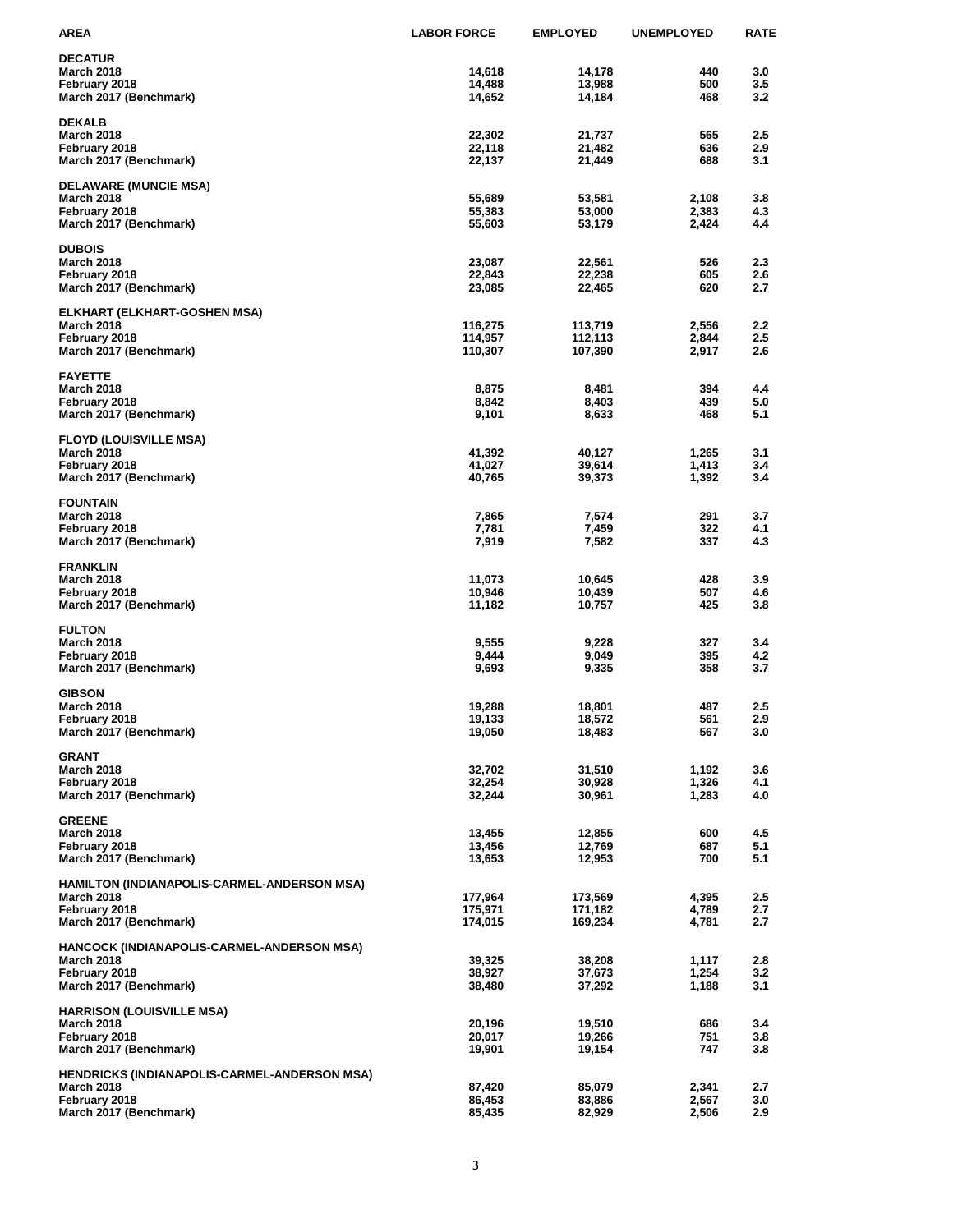| <b>AREA</b>                                               | <b>LABOR FORCE</b> | <b>EMPLOYED</b>    | <b>UNEMPLOYED</b> | <b>RATE</b> |
|-----------------------------------------------------------|--------------------|--------------------|-------------------|-------------|
| <b>HENRY</b>                                              |                    |                    |                   |             |
| <b>March 2018</b>                                         | 22,158             | 21,369             | 789               | 3.6         |
| February 2018                                             | 21,920             | 21,043             | 877               | 4.0         |
| March 2017 (Benchmark)                                    | 22,070             | 21,221             | 849               | 3.8         |
| <b>HOWARD (KOKOMO MSA)</b>                                |                    |                    |                   |             |
| <b>March 2018</b>                                         | 39,178             | 37,905             | 1,273             | 3.2         |
| February 2018<br>March 2017 (Benchmark)                   | 38,874<br>37,478   | 37,458<br>36,016   | 1,416<br>1,462    | 3.6<br>3.9  |
|                                                           |                    |                    |                   |             |
| <b>HUNTINGTON</b>                                         |                    |                    |                   |             |
| <b>March 2018</b>                                         | 18,123             | 17,493             | 630               | 3.5         |
| February 2018<br>March 2017 (Benchmark)                   | 18,057<br>18,369   | 17,329<br>17,735   | 728<br>634        | 4.0<br>3.5  |
|                                                           |                    |                    |                   |             |
| <b>JACKSON</b>                                            |                    |                    |                   |             |
| <b>March 2018</b><br>February 2018                        | 22,449<br>22,236   | 21,869<br>21,565   | 580<br>671        | 2.6<br>3.0  |
| March 2017 (Benchmark)                                    | 22,306             | 21,632             | 674               | 3.0         |
|                                                           |                    |                    |                   |             |
| <b>JASPER (GARY MSA)</b><br><b>March 2018</b>             | 16,335             |                    | 694               | 4.2         |
| February 2018                                             | 16,201             | 15,641<br>15,363   | 838               | 5.2         |
| March 2017 (Benchmark)                                    | 16,354             | 15,589             | 765               | 4.7         |
|                                                           |                    |                    |                   |             |
| <b>JAY</b><br><b>March 2018</b>                           | 9,595              | 9,267              | 328               | 3.4         |
| February 2018                                             | 9,480              | 9,113              | 367               | 3.9         |
| March 2017 (Benchmark)                                    | 9,885              | 9,524              | 361               | 3.7         |
| <b>JEFFERSON</b>                                          |                    |                    |                   |             |
| <b>March 2018</b>                                         | 14,968             | 14,484             | 484               | 3.2         |
| February 2018                                             | 14,812             | 14,264             | 548               | 3.7         |
| March 2017 (Benchmark)                                    | 15,138             | 14,558             | 580               | 3.8         |
| <b>JENNINGS</b>                                           |                    |                    |                   |             |
| <b>March 2018</b>                                         | 13,167             | 12,652             | 515               | 3.9         |
| February 2018                                             | 13,027             | 12,418             | 609               | 4.7         |
| March 2017 (Benchmark)                                    | 13,242             | 12,682             | 560               | 4.2         |
| JOHNSON (INDIANAPOLIS-CARMEL-ANDERSON MSA)                |                    |                    |                   |             |
| <b>March 2018</b>                                         | 81,636             | 79,413             | 2,223             | 2.7         |
| February 2018                                             | 80,790             | 78,290             | 2,500             | 3.1         |
| March 2017 (Benchmark)                                    | 79,952             | 77,468             | 2,484             | 3.1         |
| <b>KNOX</b>                                               |                    |                    |                   |             |
| <b>March 2018</b>                                         | 18,553             | 17,988             | 565               | 3.0         |
| February 2018                                             | 18,355             | 17,678             | 677               | 3.7         |
| March 2017 (Benchmark)                                    | 18,751             | 18,088             | 663               | 3.5         |
| <b>KOSCIUSKO</b>                                          |                    |                    |                   |             |
| <b>March 2018</b>                                         | 41,454             | 40,454             | 1,000             | 2.4         |
| February 2018                                             | 41,096             | 39,955             | 1,141             | 2.8<br>2.8  |
| March 2017 (Benchmark)                                    | 41,213             | 40,039             | 1,174             |             |
| <b>LAGRANGE</b>                                           |                    |                    |                   |             |
| <b>March 2018</b>                                         | 19,851             | 19,422             | 429               | 2.2         |
| February 2018<br>March 2017 (Benchmark)                   | 19,605<br>19,541   | 19,111<br>19,013   | 494<br>528        | 2.5<br>2.7  |
|                                                           |                    |                    |                   |             |
| LAKE (GARY MSA)                                           |                    |                    |                   |             |
| <b>March 2018</b><br>February 2018                        | 229,858<br>227,625 | 218,180<br>214,979 | 11,678<br>12,646  | 5.1<br>5.6  |
| March 2017 (Benchmark)                                    | 228,742            | 216,576            | 12,166            | 5.3         |
|                                                           |                    |                    |                   |             |
| LA PORTE (MICHIGAN CITY-LAPORTE MSA)<br><b>March 2018</b> | 47,406             | 45,213             | 2,193             | 4.6         |
| February 2018                                             | 47,350             | 44,885             | 2,465             | 5.2         |
| March 2017 (Benchmark)                                    | 47,623             | 45,304             | 2,319             | 4.9         |
|                                                           |                    |                    |                   |             |
| <b>LAWRENCE</b><br><b>March 2018</b>                      | 20,636             | 19,821             | 815               | 3.9         |
| February 2018                                             | 20,581             | 19,623             | 958               | 4.7         |
| March 2017 (Benchmark)                                    | 20,836             | 19,869             | 967               | 4.6         |
| <b>MADISON (INDIANAPOLIS-CARMEL-ANDERSON MSA)</b>         |                    |                    |                   |             |
| <b>March 2018</b>                                         | 59,762             | 57,471             | 2,291             | 3.8         |
| February 2018                                             | 59,225             | 56,658             | 2,567             | 4.3         |
| March 2017 (Benchmark)                                    | 58,629             | 56,091             | 2,538             | 4.3         |
| <b>MARION (INDIANAPOLIS-CARMEL-ANDERSON MSA)</b>          |                    |                    |                   |             |
| <b>March 2018</b>                                         | 488,988            | 472,945            | 16,043            | 3.3         |
| February 2018                                             | 483,955            | 466,573<br>460,936 | 17,382            | 3.6<br>3.7  |
| March 2017 (Benchmark)                                    | 478,678            |                    | 17,742            |             |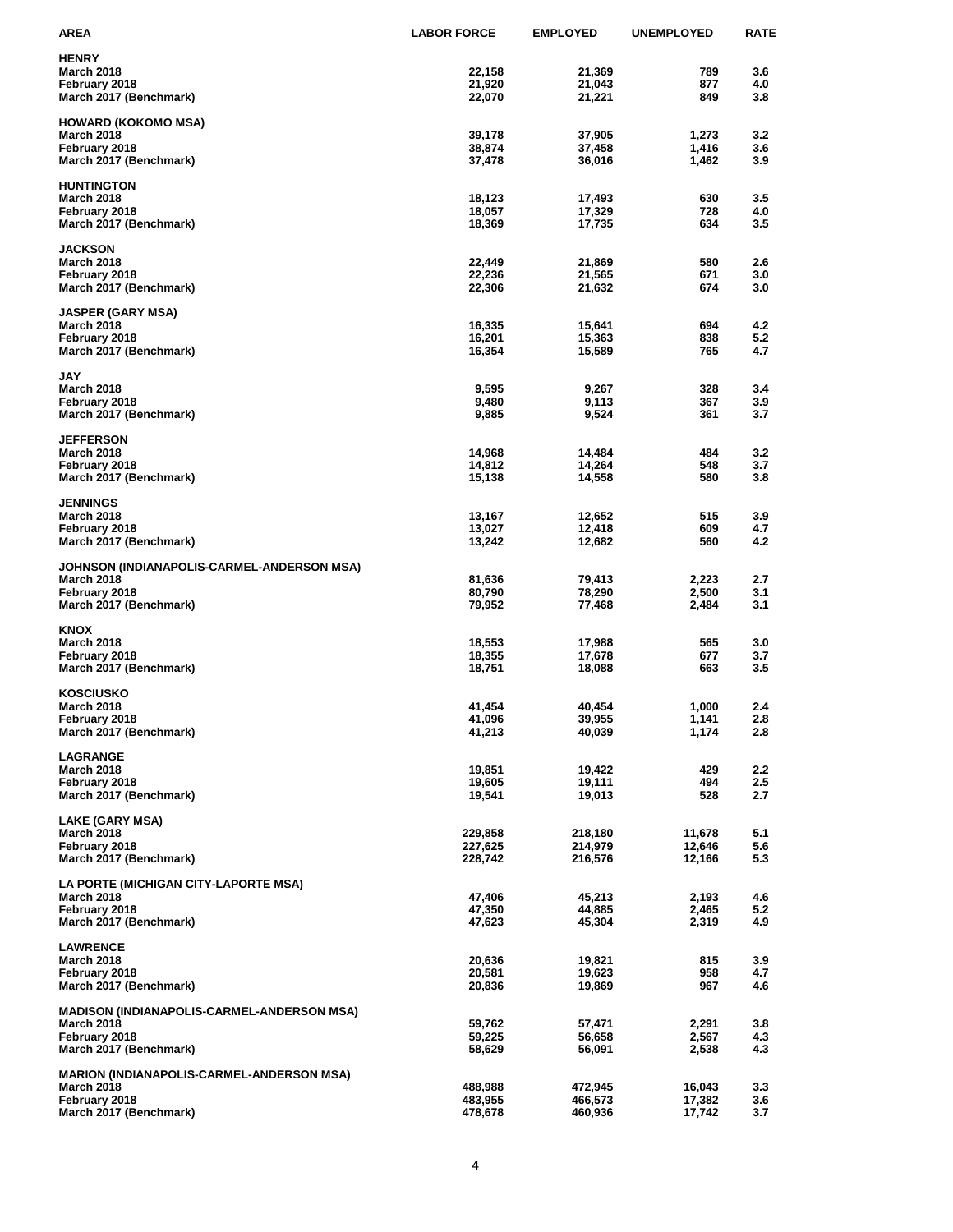| <b>AREA</b>                                      | <b>LABOR FORCE</b> | <b>EMPLOYED</b> | <b>UNEMPLOYED</b> | <b>RATE</b> |
|--------------------------------------------------|--------------------|-----------------|-------------------|-------------|
| <b>MARSHALL</b>                                  |                    |                 |                   |             |
| <b>March 2018</b>                                | 22,982             | 22,270          | 712               | 3.1         |
| February 2018                                    | 22,818             | 21,995          | 823               | 3.6         |
| March 2017 (Benchmark)                           | 23,626             | 22,878          | 748               | 3.2         |
| <b>MARTIN</b>                                    |                    |                 |                   |             |
| <b>March 2018</b>                                | 5,076              | 4,944           | 132               | 2.6         |
| February 2018                                    | 5,027              | 4,880           | 147               | 2.9         |
| March 2017 (Benchmark)                           | 5,083              | 4,914           | 169               | 3.3         |
| <b>MIAMI</b>                                     |                    |                 |                   |             |
| <b>March 2018</b>                                | 15,778             | 15,195          | 583               | 3.7         |
| February 2018                                    | 15,572             | 14,942          | 630               | 4.0         |
| March 2017 (Benchmark)                           | 15,933             | 15,295          | 638               | 4.0         |
| <b>MONROE (BLOOMINGTON MSA)</b>                  |                    |                 |                   |             |
| <b>March 2018</b>                                | 67,599             | 65,298          | 2,301             | 3.4         |
| February 2018                                    | 68,082             | 65,456          | 2,626             | 3.9         |
| March 2017 (Benchmark)                           | 68,998             | 66,350          | 2,648             | 3.8         |
| <b>MONTGOMERY</b>                                |                    |                 |                   |             |
| <b>March 2018</b>                                | 19,101             | 18,560          | 541               | 2.8         |
| February 2018                                    | 18,835             | 18,239          | 596               | 3.2         |
| March 2017 (Benchmark)                           | 19,023             | 18,436          | 587               | 3.1         |
| <b>MORGAN (INDIANAPOLIS-CARMEL-ANDERSON MSA)</b> |                    |                 |                   |             |
| <b>March 2018</b>                                | 36,663             | 35,437          | 1,226             | 3.3         |
| February 2018                                    | 36,369             | 34,966          | 1,403             | 3.9         |
| March 2017 (Benchmark)                           | 35,929             | 34,592          | 1,337             | 3.7         |
| <b>NEWTON (GARY MSA)</b>                         |                    |                 |                   |             |
| <b>March 2018</b>                                | 6,962              | 6,626           | 336               | 4.8         |
| February 2018                                    | 6,910              | 6,515           | 395               | 5.7         |
| March 2017 (Benchmark)                           | 7,000              | 6,610           | 390               | 5.6         |
| <b>NOBLE</b>                                     |                    |                 |                   |             |
| <b>March 2018</b>                                | 22,954             | 22,329          | 625               | 2.7         |
| February 2018                                    | 22,716             | 22,011          | 705               | 3.1         |
| March 2017 (Benchmark)                           | 22,970             | 22,218          | 752               | 3.3         |
| <b>OHIO (CINCINNATI MSA)</b>                     |                    |                 |                   |             |
| <b>March 2018</b>                                | 3,220              | 3,114           | 106               | 3.3         |
| February 2018                                    | 3,197              | 3,077           | 120               | 3.8         |
| March 2017 (Benchmark)                           | 3,207              | 3,076           | 131               | 4.1         |
| <b>ORANGE</b>                                    |                    |                 |                   |             |
| <b>March 2018</b>                                | 8,642              | 8,286           | 356               | 4.1         |
| February 2018                                    | 8,775              | 8,365           | 410               | 4.7         |
| March 2017 (Benchmark)                           | 8,933              | 8,558           | 375               | 4.2         |
| <b>OWEN (BLOOMINGTON MSA)</b>                    |                    |                 |                   |             |
| <b>March 2018</b>                                | 9,199              | 8,787           | 412               | 4.5         |
| February 2018                                    | 9,266              | 8,797           | 469               | 5.1         |
| March 2017 (Benchmark)                           | 9,383              | 8,939           | 444               | 4.7         |
| <b>PARKE</b>                                     |                    |                 |                   |             |
| <b>March 2018</b>                                | 6,974              | 6,713           | 261               | 3.7         |
| February 2018                                    | 6,902              | 6,586           | 316               | 4.6         |
| March 2017 (Benchmark)                           | 7,079              | 6,767           | 312               | 4.4         |
| <b>PERRY</b>                                     |                    |                 |                   |             |
| <b>March 2018</b>                                | 9,201              | 8,860           | 341               | 3.7         |
| February 2018                                    | 9,125              | 8,742           | 383               | 4.2         |
| March 2017 (Benchmark)                           | 9,189              | 8,853           | 336               | 3.7         |
| <b>PIKE</b>                                      |                    |                 |                   |             |
| <b>March 2018</b>                                | 6,382              | 6,174           | 208               | 3.3         |
| February 2018                                    | 6,345              | 6,105           | 240               | 3.8         |
| March 2017 (Benchmark)                           | 6,495              | 6,281           | 214               | 3.3         |
| <b>PORTER (GARY MSA)</b>                         |                    |                 |                   |             |
| <b>March 2018</b>                                | 85,414             | 82,088          | 3,326             | 3.9         |
| February 2018                                    | 84,670             | 80,889          | 3,781             | 4.5         |
| March 2017 (Benchmark)                           | 85,224             | 81,497          | 3,727             | 4.4         |
| <b>POSEY (EVANSVILLE MSA)</b>                    |                    |                 |                   |             |
| <b>March 2018</b>                                | 13,578             | 13,217          | 361               | 2.7         |
| February 2018                                    | 13,405             | 13,011          | 394               | 2.9         |
| March 2017 (Benchmark)                           | 13,287             | 12,875          | 412               | 3.1         |
| <b>PULASKI</b>                                   |                    |                 |                   |             |
| <b>March 2018</b>                                | 6,271              | 6,070           | 201               | 3.2         |
| February 2018<br>March 2017 (Benchmark)          | 6,187<br>6,230     | 5,958<br>5,996  | 229<br>234        | 3.7<br>3.8  |
|                                                  |                    |                 |                   |             |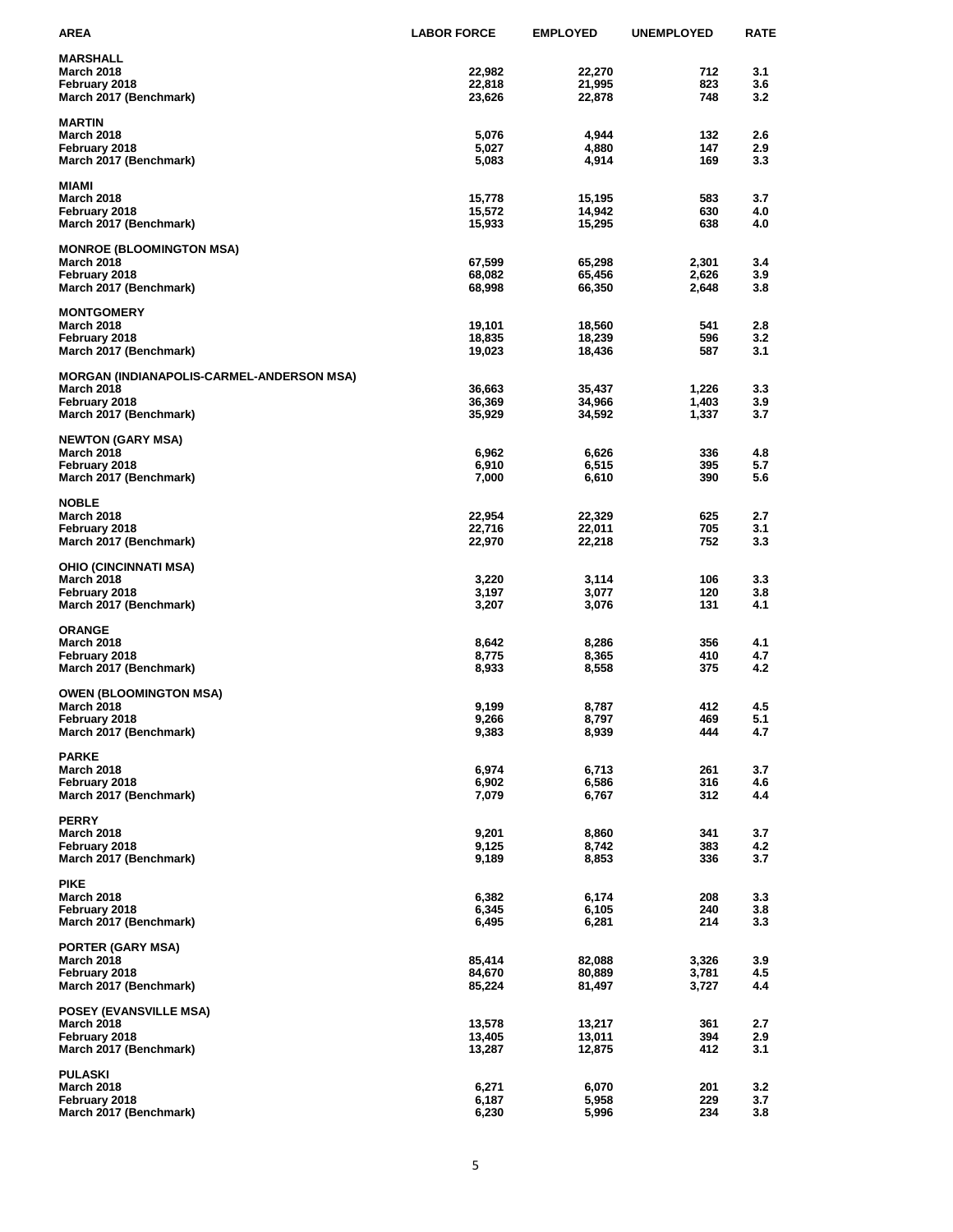| AREA                                      | <b>LABOR FORCE</b> | <b>EMPLOYED</b> | <b>UNEMPLOYED</b> | <b>RATE</b> |
|-------------------------------------------|--------------------|-----------------|-------------------|-------------|
| PUTNAM (INDIANAPOLIS-CARMEL-ANDERSON MSA) |                    |                 |                   |             |
| March 2018                                | 16,827             | 16,251          | 576               | 3.4         |
| February 2018                             | 16,674             | 16,017          | 657               | 3.9         |
| March 2017 (Benchmark)                    | 16,530             | 15,881          | 649               | 3.9         |
| <b>RANDOLPH</b>                           |                    |                 |                   |             |
| <b>March 2018</b>                         | 11,508             | 11,044          | 464               | 4.0         |
| February 2018                             | 11,307             | 10,770          | 537               | 4.7         |
| March 2017 (Benchmark)                    | 11,861             | 11,327          | 534               | 4.5         |
| <b>RIPLEY</b>                             |                    |                 |                   |             |
| March 2018                                | 13,935             | 13,440          | 495               | 3.6         |
| February 2018                             | 13,790             | 13,199          | 591               | 4.3         |
| March 2017 (Benchmark)                    | 14,059             | 13,532          | 527               | 3.7         |
| <b>RUSH</b>                               |                    |                 |                   |             |
| <b>March 2018</b>                         | 8,915              | 8,671           | 244               | 2.7         |
| February 2018                             | 8,803              | 8,520           | 283               | 3.2         |
| March 2017 (Benchmark)                    | 8,911              | 8,622           | 289               | 3.2         |
| SAINT JOSEPH (SOUTH BEND-MISHAWAKA MSA)   |                    |                 |                   |             |
| <b>March 2018</b>                         | 136,588            | 131,982         | 4,606             | 3.4         |
| February 2018                             | 136,238            | 131,111         | 5,127             | 3.8         |
| March 2017 (Benchmark)                    | 134,137            | 129,157         | 4,980             | 3.7         |
| <b>SCOTT (LOUISVILLE MSA)</b>             |                    |                 |                   |             |
| <b>March 2018</b>                         | 10,577             | 10,173          | 404               | 3.8         |
| February 2018                             | 10,467             | 10,040          | 427               | 4.1         |
| March 2017 (Benchmark)                    | 10,388             | 9,982           | 406               | 3.9         |
| SHELBY (INDIANAPOLIS-CARMEL-ANDERSON MSA) |                    |                 |                   |             |
| <b>March 2018</b>                         | 23,315             | 22,612          | 703               | 3.0         |
| February 2018                             | 23,085             | 22,293          | 792               | 3.4         |
| March 2017 (Benchmark)                    | 22,867             | 22,077          | 790               | 3.5         |
| <b>SPENCER</b>                            |                    |                 |                   |             |
| <b>March 2018</b>                         | 10,417             | 10,075          | 342               | 3.3         |
| February 2018                             | 10,236             | 9,830           | 406               | 4.0         |
| March 2017 (Benchmark)                    | 10,436             | 10,054          | 382               | 3.7         |
| <b>STARKE</b>                             |                    |                 |                   |             |
| <b>March 2018</b>                         | 10,366             | 9,879           | 487               | 4.7         |
| February 2018                             | 10,222             | 9,673           | 549               | 5.4         |
| March 2017 (Benchmark)                    | 10,424             | 9,920           | 504               | 4.8         |
| <b>STEUBEN</b>                            |                    |                 |                   |             |
| March 2018                                | 19,606             | 19,118          | 488               | 2.5         |
| February 2018                             | 19,537             | 18,992          | 545               | 2.8         |
| March 2017 (Benchmark)                    | 19,846             | 19,200          | 646               | 3.3         |
| <b>SULLIVAN (TERRE HAUTE MSA)</b>         |                    |                 |                   |             |
| <b>March 2018</b>                         | 8,587              | 8,190           | 397               | 4.6         |
| February 2018                             | 8,497              | 8,052           | 445               | 5.2         |
| March 2017 (Benchmark)                    | 8,539              | 8,139           | 400               | 4.7         |
| <b>SWITZERLAND</b>                        |                    |                 |                   |             |
| March 2018                                | 4,980              | 4,803           | 177               | 3.6         |
| February 2018                             | 4,949              | 4,747           | 202               | 4.1         |
| March 2017 (Benchmark)                    | 4,889              | 4,688           | 201               | 4.1         |
| TIPPECANOE (LAFAYETTE-WEST LAFAYETTE MSA) |                    |                 |                   |             |
| <b>March 2018</b>                         | 96,219             | 93,349          | 2,870             | 3.0         |
| February 2018                             | 96,646             | 93,405          | 3,241             | 3.4         |
| March 2017 (Benchmark)                    | 95,056             | 91,881          | 3,175             | 3.3         |
| <b>TIPTON</b>                             |                    |                 |                   |             |
| <b>March 2018</b>                         | 8,563              | 8,322           | 241               | 2.8         |
| February 2018                             | 8,464              | 8,174           | 290               | 3.4         |
| March 2017 (Benchmark)                    | 8,468              | 8,194           | 274               | 3.2         |
| <b>UNION (CINCINNATI MSA)</b>             |                    |                 |                   |             |
| <b>March 2018</b>                         | 3,632              | 3,525           | 107               | 2.9         |
| February 2018                             | 3,595              | 3,471           | 124               | 3.4         |
| March 2017 (Benchmark)                    | 3,606              | 3,493           | 113               | 3.1         |
| <b>VANDERBURGH (EVANSVILLE MSA)</b>       |                    |                 |                   |             |
| <b>March 2018</b>                         | 94,589             | 91,840          | 2,749             | 2.9         |
| February 2018                             | 93,626             | 90,493          | 3,133             | 3.3         |
| March 2017 (Benchmark)                    | 92,225             | 89,117          | 3,108             | 3.4         |
| <b>VERMILLION (TERRE HAUTE MSA)</b>       |                    |                 |                   |             |
| March 2018                                | 7,204              | 6,803           | 401               | 5.6         |
| February 2018<br>March 2017 (Benchmark)   | 7,167<br>7,168     | 6,698<br>6,759  | 469<br>409        | 6.5<br>5.7  |
|                                           |                    |                 |                   |             |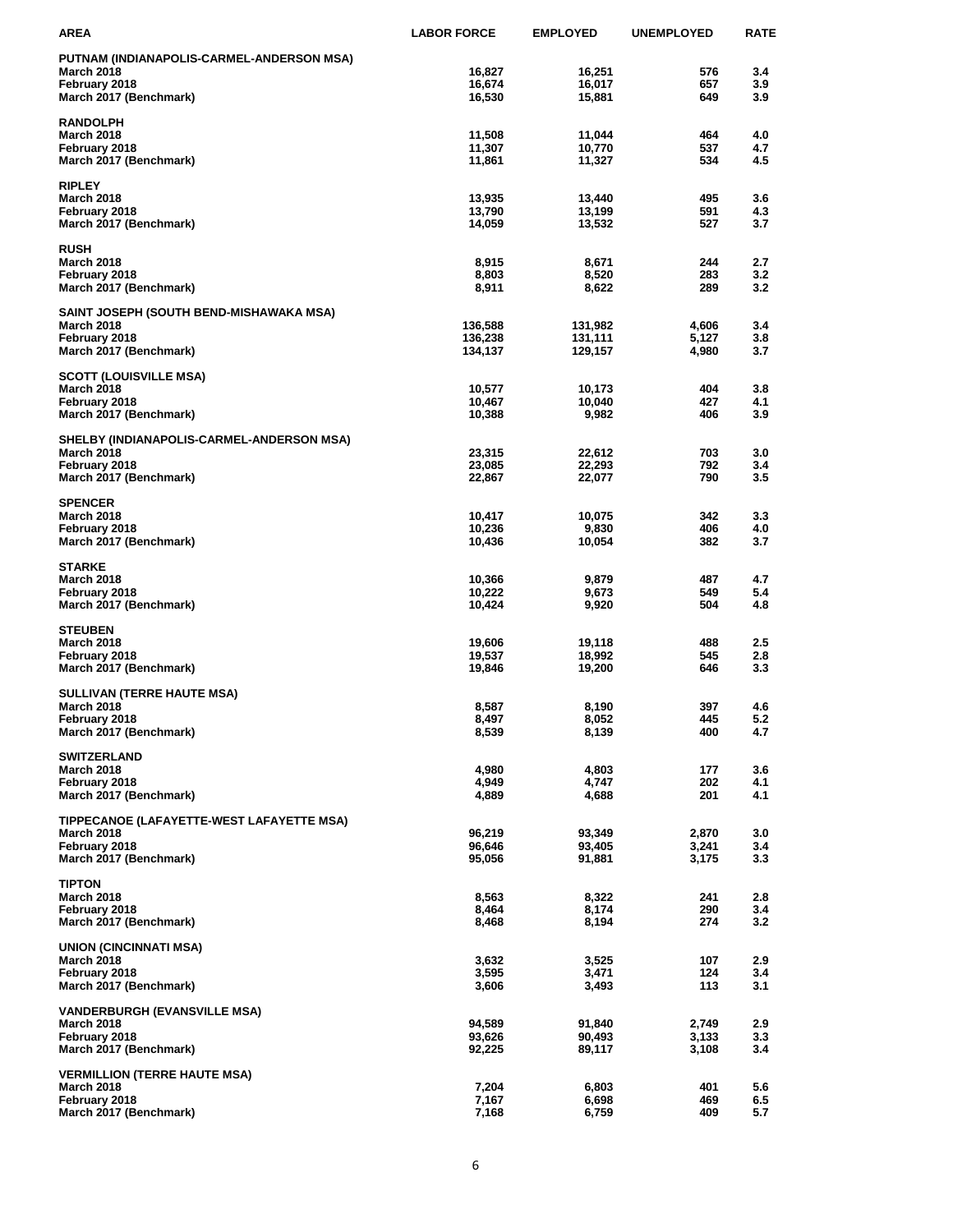| <b>AREA</b>                                        | <b>LABOR FORCE</b>                     | <b>EMPLOYED</b>  | <b>UNEMPLOYED</b> | <b>RATE</b> |
|----------------------------------------------------|----------------------------------------|------------------|-------------------|-------------|
| <b>VIGO (TERRE HAUTE MSA)</b>                      |                                        |                  |                   |             |
| <b>March 2018</b>                                  | 48,979                                 | 46,977           | 2,002             | 4.1         |
| February 2018                                      | 48,670                                 | 46,333           | 2,337             | 4.8         |
| March 2017 (Benchmark)                             | 48,678                                 | 46,535           | 2,143             | 4.4         |
|                                                    |                                        |                  |                   |             |
| <b>WABASH</b><br><b>March 2018</b>                 | 15,144                                 | 14,628           | 516               | 3.4         |
| February 2018                                      | 14,913                                 | 14,361           | 552               | 3.7         |
| March 2017 (Benchmark)                             | 15,394                                 | 14,856           | 538               | 3.5         |
|                                                    |                                        |                  |                   |             |
| <b>WARREN</b>                                      |                                        |                  |                   |             |
| <b>March 2018</b>                                  | 4,064                                  | 3,933            | 131<br>145        | 3.2<br>3.6  |
| February 2018<br>March 2017 (Benchmark)            | 4,025<br>4,083                         | 3,880<br>3,935   | 148               | 3.6         |
|                                                    |                                        |                  |                   |             |
| <b>WARRICK (EVANSVILLE MSA)</b>                    |                                        |                  |                   |             |
| <b>March 2018</b>                                  | 32,947                                 | 32,028           | 919               | 2.8         |
| February 2018<br>March 2017 (Benchmark)            | 32,637<br>32,152                       | 31,580<br>31,097 | 1,057<br>1,055    | 3.2<br>3.3  |
|                                                    |                                        |                  |                   |             |
| <b>WASHINGTON (LOUISVILLE MSA)</b>                 |                                        |                  |                   |             |
| <b>March 2018</b>                                  | 13,713                                 | 13,239           | 474               | 3.5         |
| February 2018                                      | 13,587                                 | 13,044           | 543               | 4.0         |
| March 2017 (Benchmark)                             | 13,602                                 | 13,065           | 537               | 3.9         |
| <b>WAYNE</b>                                       |                                        |                  |                   |             |
| <b>March 2018</b>                                  | 30,555                                 | 29,471           | 1,084             | 3.5         |
| February 2018                                      | 30,488                                 | 29,313           | 1,175             | 3.9         |
| March 2017 (Benchmark)                             | 30,836                                 | 29,594           | 1,242             | 4.0         |
|                                                    |                                        |                  |                   |             |
| <b>WELLS (FORT WAYNE MSA)</b><br><b>March 2018</b> | 14,315                                 | 13,911           | 404               | 2.8         |
| February 2018                                      | 14,248                                 | 13,776           | 472               | 3.3         |
| March 2017 (Benchmark)                             | 14,094                                 | 13,670           | 424               | 3.0         |
|                                                    |                                        |                  |                   |             |
| <b>WHITE</b>                                       |                                        |                  |                   |             |
| <b>March 2018</b><br>February 2018                 | 12,954<br>12,779                       | 12,511<br>12,282 | 443<br>497        | 3.4<br>3.9  |
| March 2017 (Benchmark)                             | 13,187                                 | 12,705           | 482               | 3.7         |
|                                                    |                                        |                  |                   |             |
| <b>WHITLEY (FORT WAYNE MSA)</b>                    |                                        |                  |                   |             |
| <b>March 2018</b>                                  | 17,382                                 | 16,912           | 470               | 2.7         |
| February 2018<br>March 2017 (Benchmark)            | 17,286<br>17,108                       | 16,759<br>16,580 | 527<br>528        | 3.0<br>3.1  |
|                                                    |                                        |                  |                   |             |
|                                                    | <b>CITIES (Population over 25,000)</b> |                  |                   |             |
| <b>ANDERSON CITY</b>                               |                                        |                  |                   |             |
| <b>March 2018</b>                                  | 23,707                                 | 22,736           | 971               | 4.1         |
| February 2018                                      | 23,520                                 | 22,415           | 1,105             | 4.7         |
| March 2017 (Benchmark)                             | 23,342                                 | 22,190           | 1,152             | 4.9         |
| <b>BLOOMINGTON CITY</b>                            |                                        |                  |                   |             |
| <b>March 2018</b>                                  | 37,149                                 | 35,813           | 1,336             | 3.6         |
| February 2018                                      | 37,442                                 | 35,900           | 1,542             | 4.1         |
| March 2017 (Benchmark)                             | 37,960                                 | 36,390           | 1,570             | 4.1         |
| <b>BROWNSBURG TOWN</b>                             |                                        |                  |                   |             |
| <b>March 2018</b>                                  | 14,905                                 | 14,530           | 375               | 2.5         |
| February 2018                                      | 14,742                                 | 14,326           | 416               | 2.8         |
| March 2017 (Benchmark)                             | 14,550                                 | 14,163           | 387               | 2.7         |
|                                                    |                                        |                  |                   |             |
| <b>CARMEL CITY</b><br><b>March 2018</b>            |                                        |                  |                   |             |
| February 2018                                      | 50,243<br>49,689                       | 49,087<br>48,411 | 1,156<br>1,278    | 2.3<br>2.6  |
| March 2017 (Benchmark)                             | 49,175                                 | 47,861           | 1,314             | 2.7         |
|                                                    |                                        |                  |                   |             |
| <b>COLUMBUS CITY</b>                               |                                        |                  |                   |             |
| <b>March 2018</b><br>February 2018                 | 26,000<br>25,706                       | 25,374<br>25,023 | 626<br>683        | 2.4<br>2.7  |
| March 2017 (Benchmark)                             | 25,509                                 | 24,828           | 681               | 2.7         |
|                                                    |                                        |                  |                   |             |
| <b>CROWN POINT</b>                                 |                                        |                  |                   |             |
| <b>March 2018</b>                                  | 15,078                                 | 14,389           | 689               | 4.6         |
| February 2018                                      | 14,917<br>14,952                       | 14,177<br>14,283 | 740<br>669        | 5.0<br>4.5  |
| March 2017 (Benchmark)                             |                                        |                  |                   |             |
| <b>EAST CHICAGO CITY</b>                           |                                        |                  |                   |             |
| <b>March 2018</b>                                  | 10,052                                 | 9,334            | 718               | 7.1         |
| February 2018                                      | 9,963                                  | 9,197            | 766               | 7.7         |
| March 2017 (Benchmark)                             | 10,040                                 | 9,265            | 775               | 7.7         |
| <b>ELKHART CITY</b>                                |                                        |                  |                   |             |
| <b>March 2018</b>                                  | 27,190                                 | 26,488           | 702               | 2.6         |
| February 2018                                      | 26,890                                 | 26,114           | 776               | 2.9         |
| March 2017 (Benchmark)                             | 25,802                                 | 25,014           | 788               | 3.1         |
| <b>EVANSVILLE CITY</b>                             |                                        |                  |                   |             |
| <b>March 2018</b>                                  | 59,969                                 | 58,105           | 1,864             | 3.1         |
| February 2018                                      | 59,376                                 | 57,252           | 2,124             | 3.6         |
| March 2017 (Benchmark)                             | 58,507                                 | 56,382           | 2,125             | 3.6         |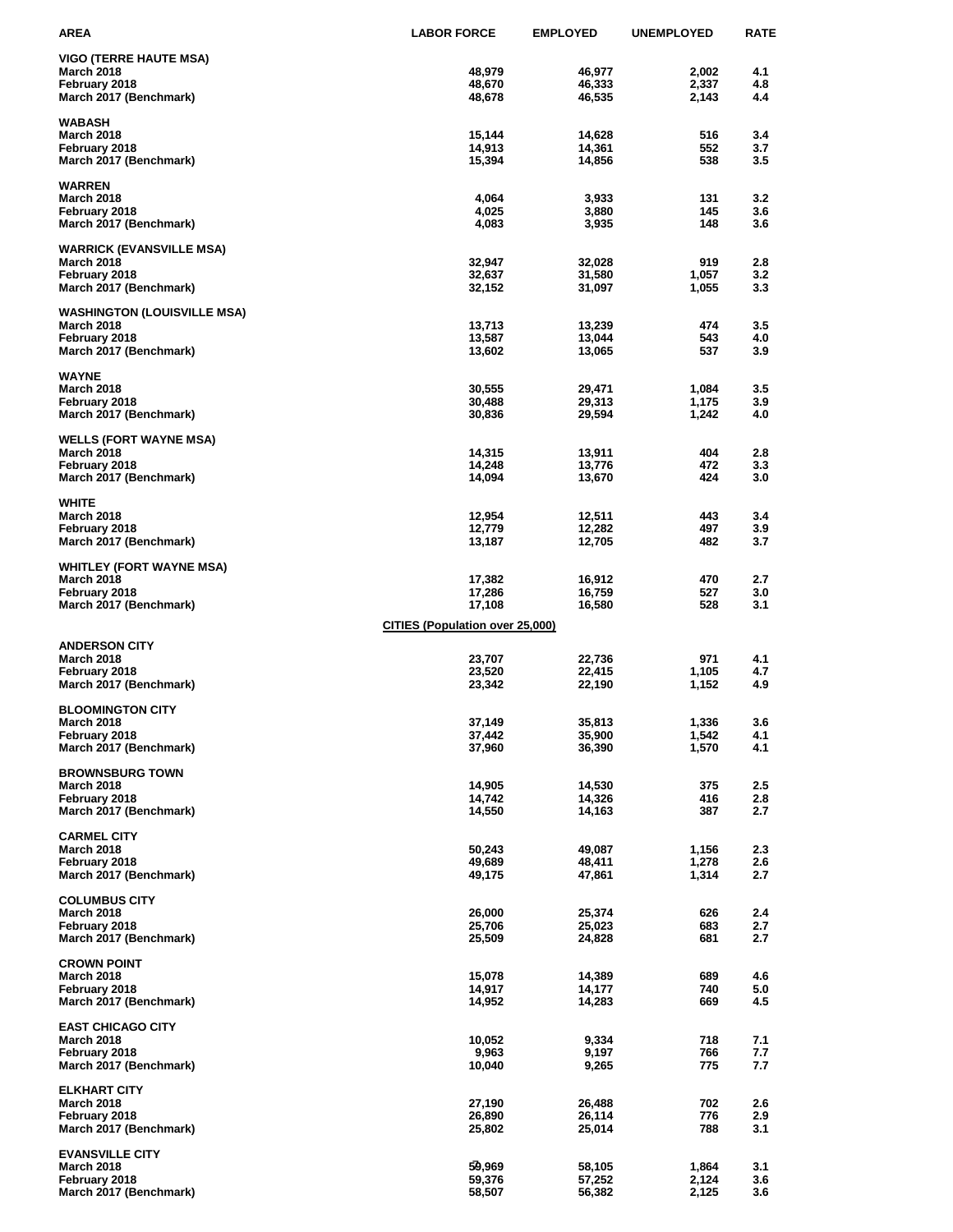| <b>AREA</b>                                   | <b>LABOR FORCE</b> | <b>EMPLOYED</b>    | <b>UNEMPLOYED</b> | <b>RATE</b> |
|-----------------------------------------------|--------------------|--------------------|-------------------|-------------|
| <b>FISHERS CITY</b>                           |                    |                    |                   |             |
| <b>March 2018</b>                             | 51,165             | 49,931             | 1,234             | 2.4         |
| February 2018                                 | 50,530             | 49,244             | 1,286             | 2.5         |
| March 2017 (Benchmark)                        | 49,994             | 48,684             | 1,310             | 2.6         |
| <b>FORT WAYNE CITY</b>                        |                    |                    |                   |             |
| <b>March 2018</b>                             | 127,044            | 123,089            | 3,955             | 3.1         |
| February 2018                                 | 126,646            | 122,150            | 4,496             | 3.6         |
| March 2017 (Benchmark)                        | 125,114            | 120,497            | 4,617             | 3.7         |
| <b>GARY CITY</b>                              |                    |                    |                   |             |
| <b>March 2018</b>                             | 26,900             | 25,000             | 1,900             | 7.1         |
| February 2018                                 | 26,584             | 24,633             | 1,951             | 7.3         |
| March 2017 (Benchmark)                        | 26,699             | 24,816             | 1,883             | 7.1         |
| <b>GOSHEN CITY</b>                            |                    |                    |                   |             |
| <b>March 2018</b>                             | 18,053             | 17,672             | 381               | 2.1         |
| February 2018                                 | 17,835             | 17,423             | 412               | 2.3         |
| March 2017 (Benchmark)                        | 17,132             | 16,689             | 443               | 2.6         |
| <b>GREENWOOD CITY</b>                         |                    |                    |                   |             |
| <b>March 2018</b>                             | 30,118             | 29,279             | 839               | 2.8         |
| February 2018                                 | 29,800             | 28,865             | 935               | 3.1         |
| March 2017 (Benchmark)                        | 29,486             | 28,562             | 924               | 3.1         |
|                                               |                    |                    |                   |             |
| <b>HAMMOND CITY</b><br><b>March 2018</b>      | 34,726             | 32,813             | 1,913             | 5.5         |
| February 2018                                 | 34,325             | 32,332             | 1,993             | 5.8         |
| March 2017 (Benchmark)                        | 34,508             | 32,572             | 1,936             | 5.6         |
|                                               |                    |                    |                   |             |
| <b>HOBART CITY</b>                            |                    |                    |                   |             |
| <b>March 2018</b><br>February 2018            | 14,860<br>14,779   | 14,064<br>13,858   | 796<br>921        | 5.4<br>6.2  |
| March 2017 (Benchmark)                        | 14,790             | 13,961             | 829               | 5.6         |
|                                               |                    |                    |                   |             |
| <b>INDIANAPOLIS CITY (CONS)</b>               |                    |                    |                   |             |
| <b>March 2018</b>                             | 447,934            | 433,200            | 14,734            | 3.3         |
| February 2018<br>March 2017 (Benchmark)       | 443,274<br>438,441 | 427,363<br>422,200 | 15,911<br>16,241  | 3.6<br>3.7  |
|                                               |                    |                    |                   |             |
| <b>INDIANAPOLIS CITY (CORE)</b>               |                    |                    |                   |             |
| <b>March 2018</b>                             | 443,113            | 428,526            | 14,587            | 3.3         |
| February 2018                                 | 438,498            | 422,753            | 15,745            | 3.6         |
| March 2017 (Benchmark)                        | 433,717            | 417,645            | 16,072            | 3.7         |
| <b>JEFFERSONVILLE CITY</b>                    |                    |                    |                   |             |
| <b>March 2018</b>                             | 25,191             | 24,439             | 752               | 3.0         |
| February 2018                                 | 24,990             | 24,134             | 856               | 3.4         |
| March 2017 (Benchmark)                        | 24,814             | 23,975             | 839               | 3.4         |
| <b>KOKOMO CITY</b>                            |                    |                    |                   |             |
| <b>March 2018</b>                             | 26,811             | 25,889             | 922               | 3.4         |
| February 2018                                 | 26,607             | 25,583             | 1,024             | 3.8         |
| March 2017 (Benchmark)                        | 25,670             | 24,599             | 1,071             | 4.2         |
| <b>LAFAYETTE CITY</b>                         |                    |                    |                   |             |
| <b>March 2018</b>                             | 38,566             | 37,442             | 1,124             | 2.9         |
| February 2018                                 | 38,685             | 37,464             | 1,221             | 3.2         |
| March 2017 (Benchmark)                        | 38,126             | 36,853             | 1,273             | 3.3         |
| <b>LAWRENCE TOWN</b>                          |                    |                    |                   |             |
| <b>March 2018</b>                             | 26,472             | 25,688             | 784               | 3.0         |
| February 2018                                 | 26,221             | 25,342             | 879               | 3.4         |
| March 2017 (Benchmark)                        | 25,969             | 25,036             | 933               | 3.6         |
| <b>MARION CITY</b>                            |                    |                    |                   |             |
| <b>March 2018</b>                             | 12,911             | 12,382             | 529               | 4.1         |
| February 2018                                 | 12,750             | 12,154             | 596               | 4.7         |
| March 2017 (Benchmark)                        | 12,748             | 12,167             | 581               | 4.6         |
|                                               |                    |                    |                   |             |
| <b>MERRILLVILLE TOWN</b><br><b>March 2018</b> | 16,943             | 16,084             | 859               | 5.1         |
| February 2018                                 | 16,791             | 15,848             | 943               | 5.6         |
| March 2017 (Benchmark)                        | 16,887             | 15,966             | 921               | 5.5         |
|                                               |                    |                    |                   |             |
| <b>MICHIGAN CITY CITY</b>                     |                    |                    |                   |             |
| <b>March 2018</b><br>February 2018            | 12,532<br>12,525   | 11,949<br>11,863   | 583<br>662        | 4.7<br>5.3  |
| March 2017 (Benchmark)                        | 12,637             | 11,973             | 664               | 5.3         |
|                                               |                    |                    |                   |             |
| <b>MISHAWAKA CITY</b>                         |                    |                    |                   |             |
| <b>March 2018</b><br>February 2018            | 26,148<br>26,098   | 25,294<br>25,127   | 854<br>971        | 3.3         |
| March 2017 (Benchmark)                        | 25,659             | 24,752             | 907               | 3.7<br>3.5  |
|                                               |                    |                    |                   |             |